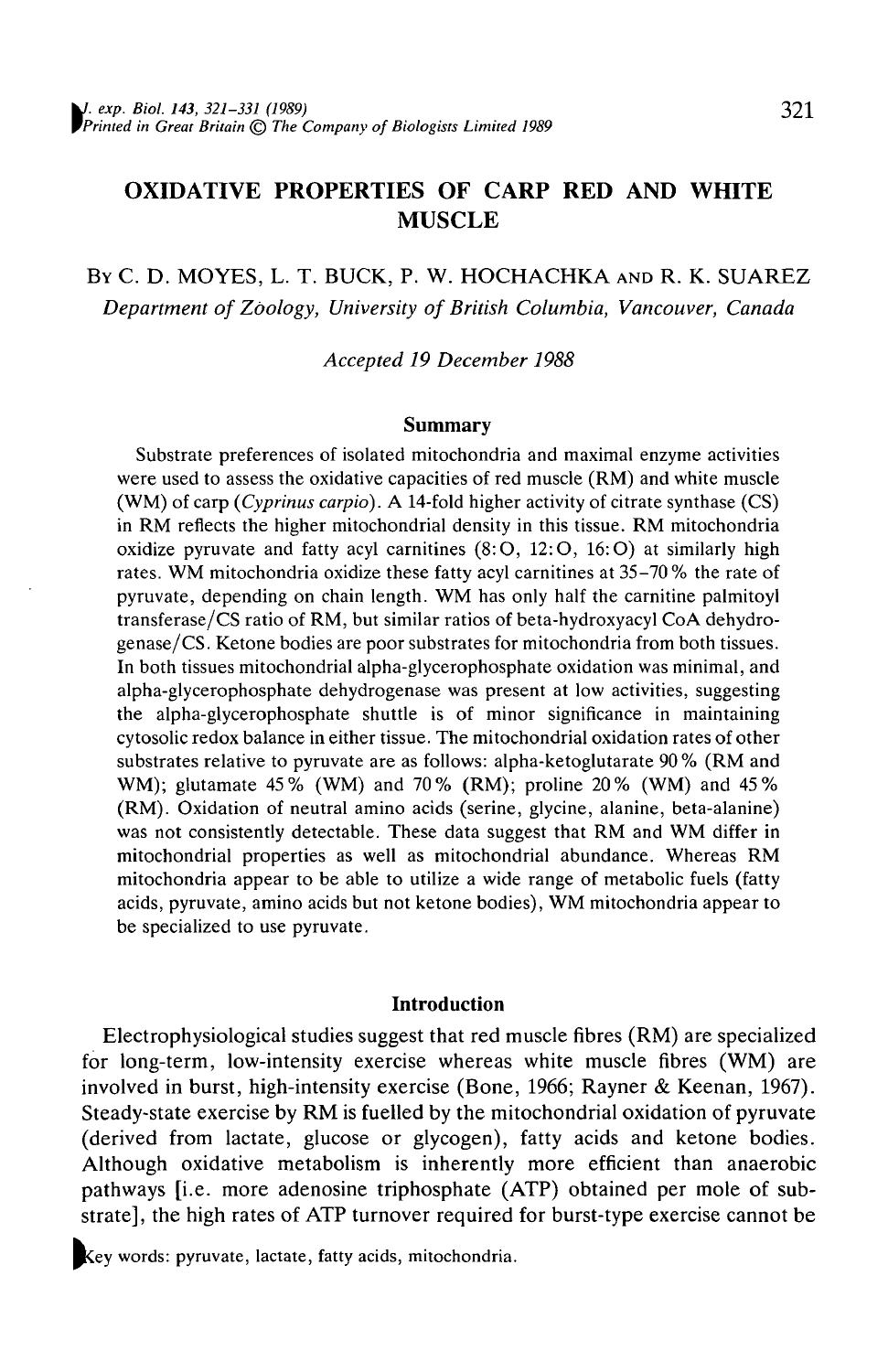met by mitochondrial oxidative phosphorylation, probably because of limitations in both oxygen delivery and mitochondrial density (Hochachka, 1987). Consequently burst-type exercise by WM is fuelled by non-oxidative pathways such as phosphagen hydrolysis and anaerobic glycolysis.

Although oxidative metabolism in RM has a role in providing ATP for steadystate work, mitochondrial metabolism in WM may have an important role in rest and recovery. Basal metabolism of WM is probably supported aerobically, as the resting rate of oxygen consumption is similar in mammalian RM and WM (Beatty *etal.* 1974; Wardlaw & Kaplan, 1984). Mitochondrial oxidation of glucose, ketone bodies, lactate and fatty acids spares glycogen reserves and replenishes phosphagens, fuels which are required for anaerobic, high-intensity exercise. In fish, the lactate produced in WM during burst exercise is retained and apparently metabolized *in situ* (Turner *et al.* 1983a,*b).* WM mitochondria must play a critical role in lactate metabolism after burst exercise. Oxidation of lactate demands mitochondrial catabolism of pyruvate; WM mitochondrial oxidative metabolism must also provide the ATP necessary to fuel endogenous glycogen resynthesis from lactate.

Fish are useful models for studying muscle metabolism owing to the homogeneity of fibre types (Bone, 1966). This is reflected in the marked differences in mitochondrial abundance in RM and WM, as indicated by differences in mitochondrial volume density [e.g. 15-fold in *Anguilla anguilla* (Jankowski, 1968), 20-fold in *Pollachius virens* (Patterson & Goldspink, 1972)] and the activity of mitochondrial marker enzymes. In the present study we examine the oxidative properties of WM and RM of carp. *Cyprinus carpio* possesses a substantial amount of RM, as well as WM which is largely uncontaminated by red fibres (Driedzic & Hochachka, 1978). We compare the capacities of mitochondria isolated from each tissue to oxidize pyruvate, fatty acids (short, medium and long chain), ketone bodies, amino acids and substrates involved in hydride shuttles. In parallel, the maximal activities of key enzymes of aerobic energy metabolism are also compared.

# Materials and methods

### *Mitochondrial isolation*

Adult carp, *Cyprinus carpio,* (1-2 kg) were obtained from a local fish farmer (Latek Enterprises) and held at 12°C for 5-10 days. Fish were killed by concussion. Mitochondria from RM and WM were prepared using a method modified from Moyes *etal.* (1988). RM samples were collected from the lateral line region near the dorsal fin. WM samples were collected from the epaxial region between the lateral line and dorsal fin. Carp possess substantial amounts of pink muscle fibres, which are recruited at intermediate swimming speeds and positioned between RM and WM (Johnston *et al.* 1977). Care was taken to dissect intermediate fibres from RM and WM samples. The tissue was diced and|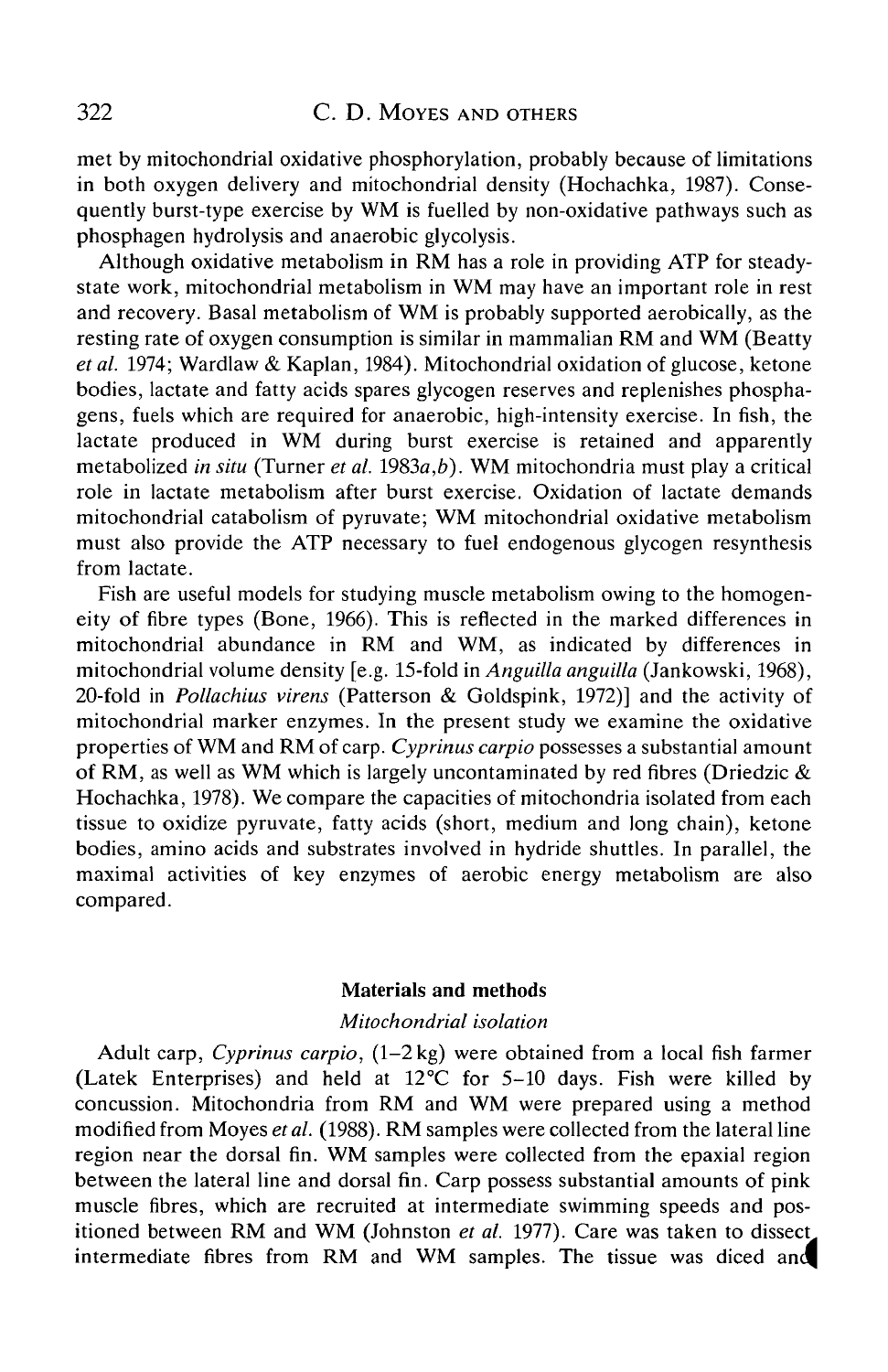homogenized in 9 volumes of ice-cold isolation medium  $(140 \text{ mmol})^{-1}$  KCl,  $10 \,\mathrm{mmol}\,$ l $^{-1}$  EDTA, 5 mmol $1^{-1}$  MgCl<sub>2</sub>, 0 $\cdot$ 5 % bovine serum albumin, 20 mmol $1^{-1}$ Hepes, pH7.1 at 20°C). Diced tissue was gently homogenized using a Potter-Elvejhem tissue grinder (1-2 passes with a loose pestle followed by three passes with a tight pestle). The homogenate was centrifuged for lOmin at 1000*g.* The supernatant was collected and centrifuged for lOmin at 9000*g.* The pellet was resuspended in isolation medium minus bovine serum albumin and recentrifuged for lOmin at 9000*g.* The resultant pellet was resuspended in the same medium to approximately 4 mg mitochondrial protein ml $^{-1}$  . Mitochondrial protein was determined by the Biuret method, using 10 % deoxycholate to solubilize the membrane proteins (Gornall *et al.* 1949).

Approximately 0-2 ml of mitochondrial suspension was added to 9 volumes of assay medium  $(140 \text{mmol1}^{-1} \text{ KCl}, 5 \text{mmol1}^{-1} \text{ Na}_2 \text{HPO}_4, 20 \text{mmol1}^{-1} \text{Hepes},$ pH7-l at 20°C). Oxygen consumption was measured at 15°C using a Clark-type electrode. Mitochondria were given saturating amounts of substrate followed by  $0.3-0.4$  mmol  $1^{-1}$  ADP. Mitochondrial quality was assessed as the respiratory control ratio (RCR), which is the ratio of the rate of oxygen consumption in the presence of ADP (state 3) to that after all the ADP has been phosphorylated (state 4). When mitochondria were given ADP in the absence of exogenous substrates, a brief burst of oxygen consumption was observed, representing oxidation of endogenous substrates, followed by a decrease to a low linear rate. At this point, saturating amounts of substrate were added to the cell and the resulting rate of oxygen consumption determined.

# *Enzyme assays*

Tissue samples for enzyme assays were homogenized in 5 volumes of either solution A  $(50 \text{ mmol1}^{-1} \text{ Tris}, 1 \text{ mmol1}^{-1} \text{ EDTA}, 0.1\% \text{ Triton X-100}, pH 7.6 \text{ at}$ 20 °C) or solution B  $(50 \text{ mmol1}^{-1} \text{ imidazole}, 1 \text{ mmol1}^{-1} \text{ EDTA}, 5 \text{ mmol1}^{-1}$ dithiothreitol, 0-1% Triton X-100, pH7-4 at 20°C). The tissue was homogenized by three high-speed bursts of a Brinkman polytron, followed by three highintensity bursts of sonication (Branson Sonifier with microtip). The homogenate was centrifuged for lOmin at 10000*g* to remove particulate material. Enzyme assays were performed on the supernatant fractions. Mitochondrial enzymes were assayed in the pellets resuspended in solution A and sonicated for 10s at high intensity. All assays were performed using saturating amounts of substrates at 25 °C as described by Suarez *et al.* (1986). Citrate synthase (CS) and carnitine palmitoyl transferase (CPT) were assayed with homogenates prepared in solution A. Malate dehydrogenase (MDH), lactate dehydrogenase (LDH), glutamate dehydrogenase (GDH), glutamate-oxaloacetate transaminase (GOT), glutamate-pyruvate transaminase (GPT), beta-hydroxyacyl CoA dehydrogenase (HOAD) and alpha-glycerophosphate dehydrogenase (GPDH) were assayed in homogenates prepared in solution B.

All biochemicals were purchased from Sigma Chemical Co, St Louis, MO.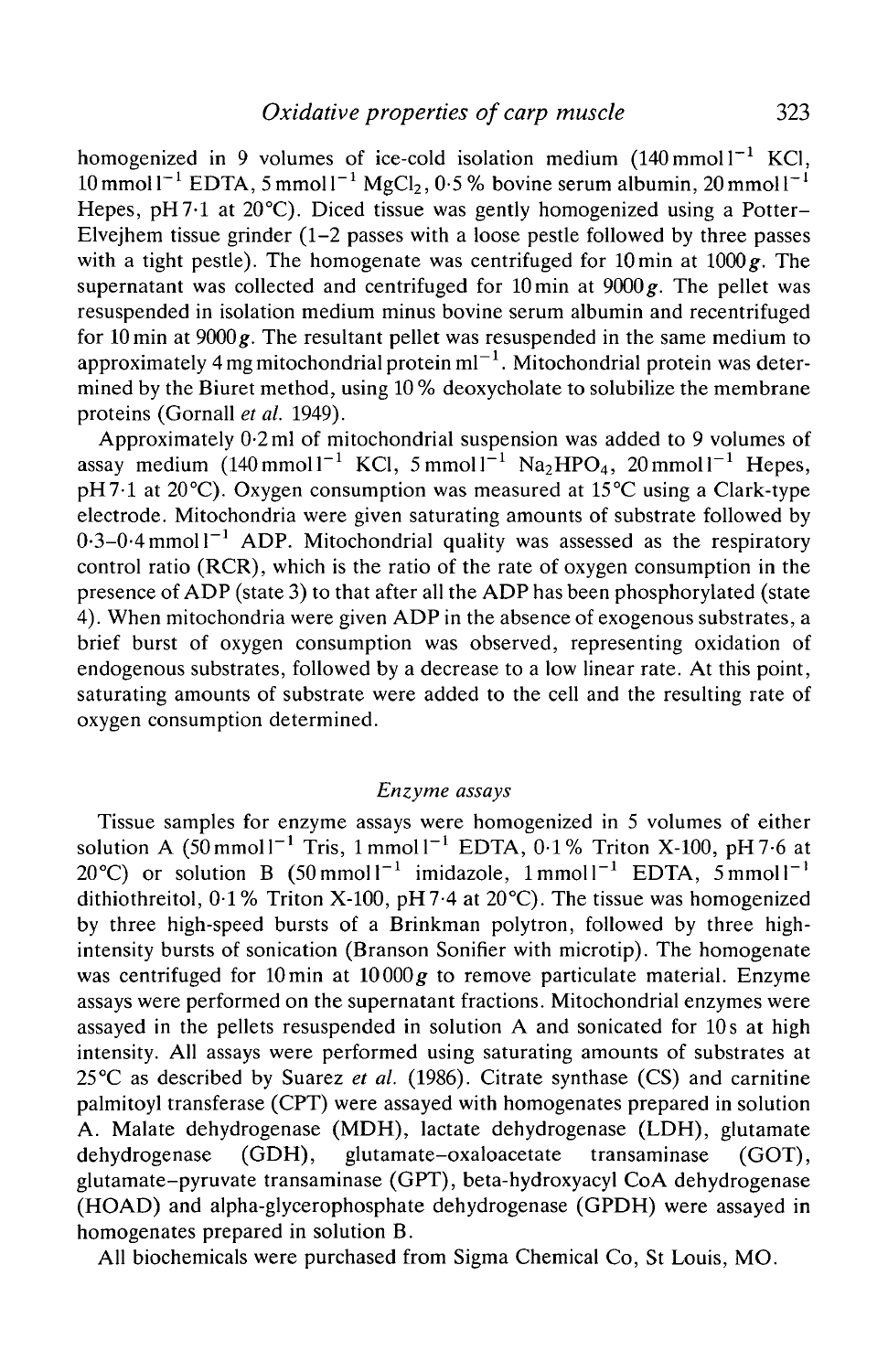# 324 C. D. MOYES AND OTHERS

### **Results**

Table 1 summarizes the maximal enzyme activities found in carp RM and WM. The difference in mitochondrial density between the tissues was reflected in the higher activity of enzymes located exclusively (CS, GDH) or primarily (HOAD, CPT) in the mitochondrial compartment. CS and GDH activities in RM were 14 fold and fourfold higher than those in WM, whereas HOAD and CPT activities were 12- and 36-fold higher in RM than WM, respectively. Although there were clear differences in mitochondrial abundance between the tissues, it was also important to establish whether the mitochondria themselves differed between tissues. Table 1 also expresses the maximal activities of certain mitochondrial enzymes as enzyme activity per milligram of mitochondrial protein as well as activity ratios (enzyme activity per unit of CS activity). The CPT activity per milligram of mitochondrial protein was approximately fourfold higher in RM than WM. GDH activity per milligram of mitochondrial protein was slightly lower in RM. Activities of HOAD and CS per milligram of mitochondrial protein were slightly higher in RM than WM. Whole tissue activities of MDH were similar in RM and WM. Activities of GOT and GPT were sevenfold and 2-5-fold higher in RM than in WM. The maximal activities of GPDH, the cytoplasmic portion of the alpha-glycerophosphate shuttle, were similar in both RM and WM.

|                                              | Red muscle        | White muscle       |  |  |  |
|----------------------------------------------|-------------------|--------------------|--|--|--|
| Enzyme units $g^{-1}$ tissue                 |                   |                    |  |  |  |
| <b>CS</b>                                    | $49.0 \pm 4.4$    | $3.5 \pm 0.2$      |  |  |  |
| <b>CPT</b>                                   | $0.71 \pm 0.06$   | $0.016 \pm 0.0058$ |  |  |  |
| <b>HOAD</b>                                  | $10.6 \pm 1.76$   | $0.87 \pm 0.045$   |  |  |  |
| <b>GDH</b>                                   | $3.9 \pm 0.21$    | $0.79 \pm 0.11$    |  |  |  |
| <b>MDH</b>                                   | $263 \pm 21$      | $294 \pm 20$       |  |  |  |
| GOT                                          | $213 \pm 20$      | $29 \pm 2.4$       |  |  |  |
| <b>GPT</b>                                   | $3.8 \pm 0.19$    | $1.55 \pm 0.21$    |  |  |  |
| <b>LDH</b>                                   | $756 \pm 132$     | $1050 \pm 84$      |  |  |  |
| <b>GPDH</b>                                  | $1.7 \pm 0.31$    | $2.58 \pm 0.22$    |  |  |  |
| Enzyme units unit <sup>-1</sup> mitochondria |                   |                    |  |  |  |
| $CS/mg$ protein                              | $1.80 \pm 0.16$   | $1.13 \pm 0.08$    |  |  |  |
| CPT/CS                                       | $8.3 \pm 0.74$    | $3.6 \pm 0.6$      |  |  |  |
| $CPT/mg$ protein                             | 15                | 4                  |  |  |  |
| HOAD/CS                                      | $0.21 \pm 0.02$   | $0.25 \pm 0.02$    |  |  |  |
| $HOAD/mg$ protein                            | 0.38              | 0.28               |  |  |  |
| GDH/CS                                       | $0.079 \pm 0.005$ | $0.23 \pm 0.037$   |  |  |  |
| GDH/mg protein                               | 0.14              | 0.25               |  |  |  |
|                                              |                   |                    |  |  |  |

Table 1. *Maximal activities of enzymes involved in aerobic metabolism of red and white muscle of carp (25°C)*

Activities are  $\mu$  mol substrate converted min<sup>-1</sup> g wet mass thase<sup>-1</sup> or  $\mu$ mol min<sup>-1</sup> mg mitochondrial protein<sup>-1</sup>. Mean ± s. See text for explanation of abbreviations.  $^{-1}$ ,  $\mu$ mol min<sup>-1</sup> unit citrate syn- $E., N = 6.$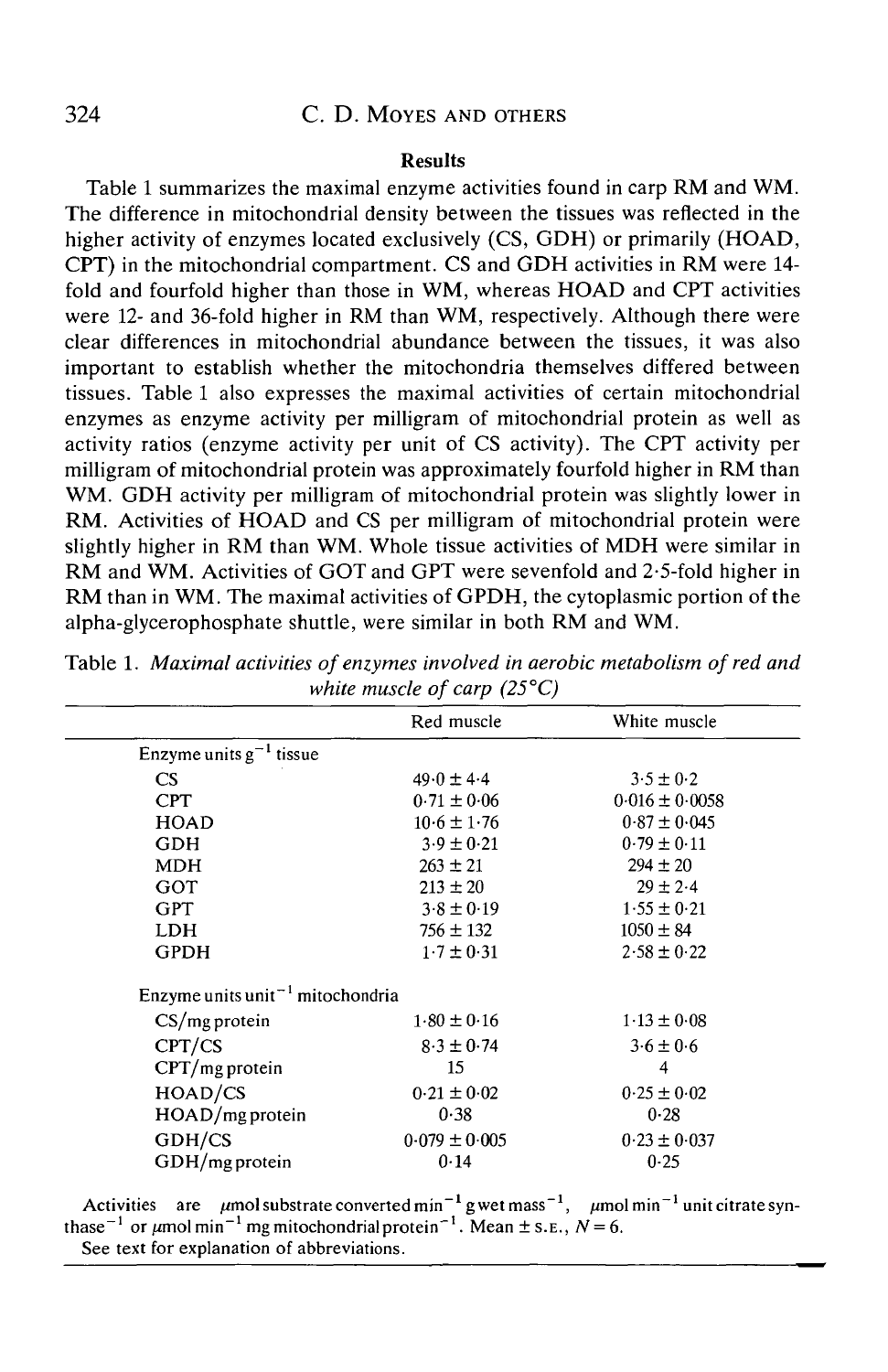# *Oxidative properties of carp muscle* 325

|                                                      | Red muscle      | $\overline{N}$ | White muscle               | $\boldsymbol{N}$ |
|------------------------------------------------------|-----------------|----------------|----------------------------|------------------|
| <b>RCR</b> values                                    |                 |                |                            |                  |
| Pyruvate                                             | $15.1 \pm 1.5$  | 7              | $7.8 \pm 0.64$             | 8                |
| Lauroyl carnitine                                    | $13.3 \pm 1.5$  | 7              |                            |                  |
| State 3 substrate (mmol $1^{-1}$ )                   |                 |                |                            |                  |
| Malate $(0.1)$                                       | $6.0 \pm 0.98$  | 8              | $5.4 \pm 0.7$              | 9                |
| Pyruvate $(2.5)$ +<br>malate $(0.1)$                 | $54.6 \pm 6.8$  | 6              | $51.6 \pm 7.3$             | $\overline{7}$   |
| Acetoacetate $(5)$ +<br>malate $(0.1)$               | $8.9 \pm 1.3$   | 5              | $7.7 \pm 1.4$              | 5                |
| Beta-hydroxybutyrate $(5)$ +<br>malate $(0.1)$       | $8.8 \pm 1.5$   | 5              | $6.2 \pm 0.7$              | 5                |
| Octanoyl-DL-carnitine $(0.4)$ +<br>malate $(0.1)$    | $45.4 \pm 8.5$  | $\overline{7}$ | $18.4 \pm 1.6$             | 6                |
| Lauroyl-DL-carnitine $(0.1)$ +<br>malate $(0.1)$     | $55.9 \pm 7.6$  | 7              | $36.0 \pm 4.2$             | 7                |
| Palmitoyl-DL-carnitine $(0.025)$ +<br>malate $(0.1)$ | $54.1 \pm 5.9$  | $\overline{7}$ | $31.4 \pm 4.4$             | 7                |
| Alpha-ketoglutarate $(2.5)$ +<br>malate $(0.1)$      | $43.2 \pm 5.0$  | 6              | $37.5 \pm 1.9$             | 5                |
| ADP only                                             | $4.7 \pm 1.69$  | 7              | $4.1 \pm 0.6$              | $\overline{7}$   |
| Glutamate (5)                                        | $33.3 \pm 5.79$ | 6              | $19.7 \pm 4.2$             | 6                |
| Proline $(5)$                                        | $25.2 \pm 6.5$  | 6              | $11 \cdot 0 \pm 2 \cdot 0$ | 6                |
| Malate (5)                                           | $18.2 \pm 2.0$  | 6              | $22.4 \pm 7.3$             |                  |
| Serine $(5)$                                         | $6.4 \pm 0.8$   | 5              | ND                         | $\frac{5}{5}$    |
| Alpha-glycerophosphate (10)                          | <b>ND</b>       | 5              | <b>ND</b>                  | 5                |

Table *2. Respiratory control ratios (RCR) and oxygen consumption of mitochondria isolated from carp red and white muscle (15°C)*

State 3 rates (in the presence of ADP) are expressed as nmolO consumed min<sup>-1</sup> mg mitochondrial protein<sup>-1</sup>, mean  $\pm$  s. E.

ND, not detectable.

Table 2 summarizes the results of the studies using mitochondria isolated from RM and WM. The RCR, determined for the preferred substrates of WM (pyruvate) and RM (pyruvate, lauroyl carnitine), was used as an index of mitochondrial quality. Although the maximal RCR values were higher for mitochondria isolated from RM than for those isolated from WM, the consistently high RCRs indicate that both preparations were well coupled.

In WM mitochondria pyruvate was oxidized at the highest rate. Fatty acyl carnitines were oxidized at significantly lower rates than pyruvate (LSD,  $P = 0.05$ ), 35-70% the rate of pyruvate depending upon chain length (C8 < C12, C16). In RM mitochondria, pyruvate and fatty acyl carnitines (8:O, 12:0, 16:0) were oxidized at similarly high rates. Octanoate oxidation was not detectable in WM mitochondria but was detectable at low rates in about half the RM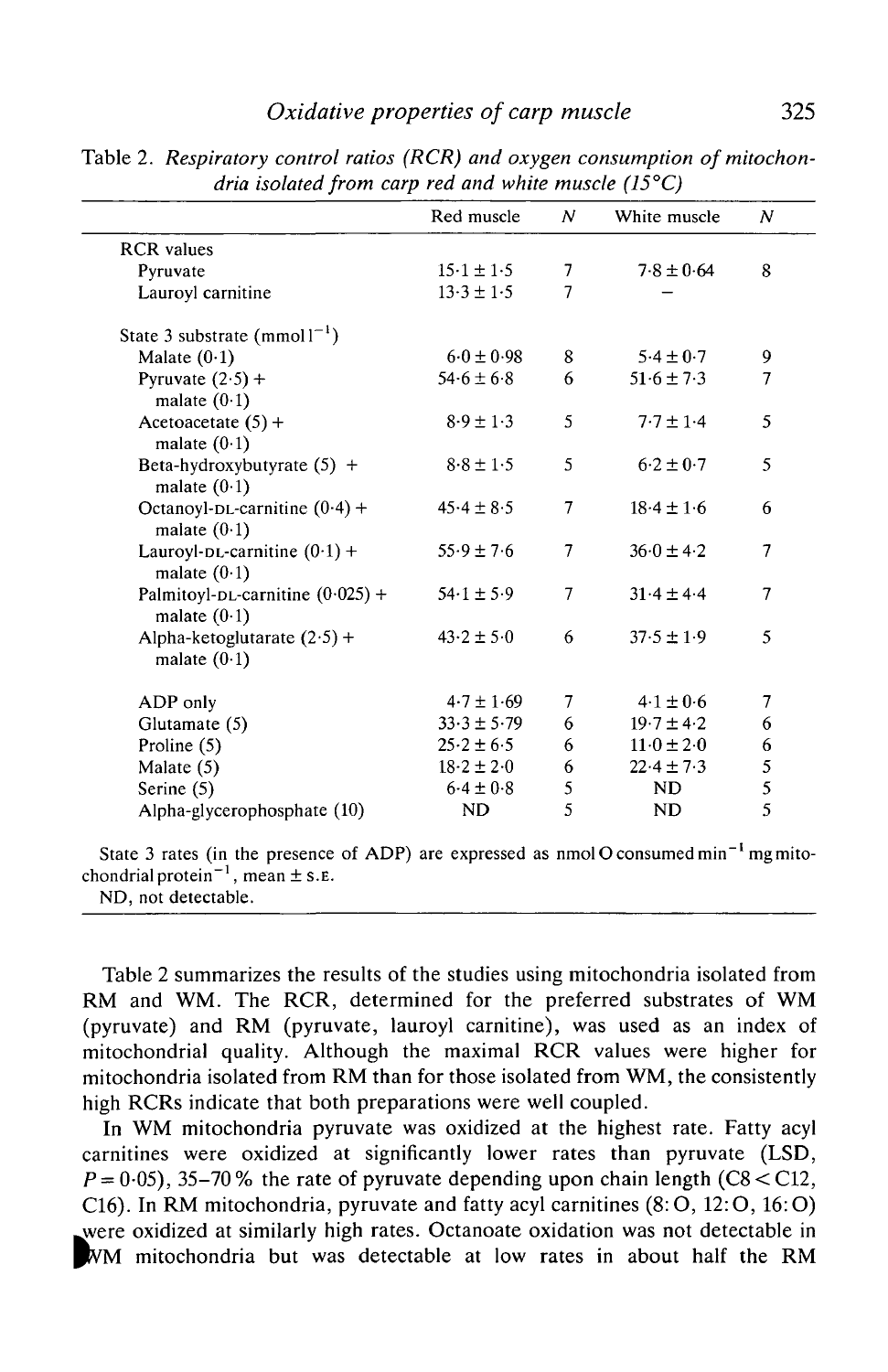preparations. Acetoacetate and beta-hydroxybutyrate were generally poor substrates compared with pyruvate in both RM and WM, but the ability to oxidize ketone bodies was highly variable.

Alpha-ketoglutarate was oxidized nearly as fast as pyruvate in both RM and WM. Glutamate was oxidized at about 75 % the rate of alpha-ketoglutarate in RM (LSD, not significant) and 50% the rate in WM (LSD,  $P = 0.05$ ). Proline was oxidized at about 30% the rate of alpha-ketoglutarate in WM (LSD,  $P = 0.05$ ), and about 60 % the rate of alpha-ketoglutarate in RM (LSD,  $P = 0.05$ ). Oxidation of serine was not consistently detectable. No oxidation of  $5 \text{ mmol}1^{-1}$  glycine,  $5$ mmol $l^{-1}$ <sup>1</sup> alanine or 5 mmol<sup>-1</sup> beta-alanine  $(\pm 0.1 \text{ mmol})^{-1}$  malate  $\pm$  $0.1$  mmoll<sup>-1</sup> alpha-ketoglutarate) was detected in mitochondria from either tissue. Oxidation of alpha-glycerophosphate  $(10 \text{ mmol1}^{-1})$  was not detectable in either RM or WM mitochondria.

Maximal rates of oxygen consumption (see pyruvate oxidation in Table 2) were similar for WM and RM mitochondria, suggesting that the maximal capacity of the electron transport system is similar in both tissues.

### **Discussion**

The oxidative properties of carp muscle found in this study suggest that mitochondria from different fibre types are specialized for oxidation of different sets of substrates. Also, important differences between teleosts and mammalian muscle mitochondria are evident.

Carp mitochondria from RM and WM were unable to oxidize ketone bodies at high rates. Mammalian muscle homogenates oxidize acetoacetate at 30–60% of the rate obtained with pyruvate, depending on fibre type (Hooker & Baldwin, 1979). Acetoacetate, when available in the circulation, is oxidized at high rates by perfused rat skeletal muscle (Ruderman *etal.* 1971). Thus, the rate of ketone body oxidation in mammalian skeletal muscle is primarily dependent on substrate availability, i.e. the rate of hepatic ketogenesis. In contrast, even if ketone bodies were available to muscle in teleosts, they appear not to be effectively utilized. Isolated perfused teleost hearts loose contractility when given only acetoacetate as respiratory substrate (Driedzic & Hart, 1984). Since pyruvate and ketone bodies typically enter mitochondria on the same carrier at similar maximal velocities (LaNoue & Schoolwerth, 1979), the low capacity for ketone body oxidation of teleost muscle mitochondria probably reflects low levels of ketolytic enzymes rather than depressed mitochondrial transport. Teleosts are thought not to rely on ketone bodies as fuel, even after extended periods of food deprivation (Zammit & Newsholme, 1979).

Hydride shuttles (malate/aspartate, alpha-glycerophosphate shuttles) are responsible for transport of reducing equivalents, generated primarily in aerobic glycolysis, into the mitochondria for oxidation. These serve as a mechanism for maintaining cytoplasmic redox balance under conditions of high aerobic glycolytic flux. The physiological relevance of possessing one shuttle over another if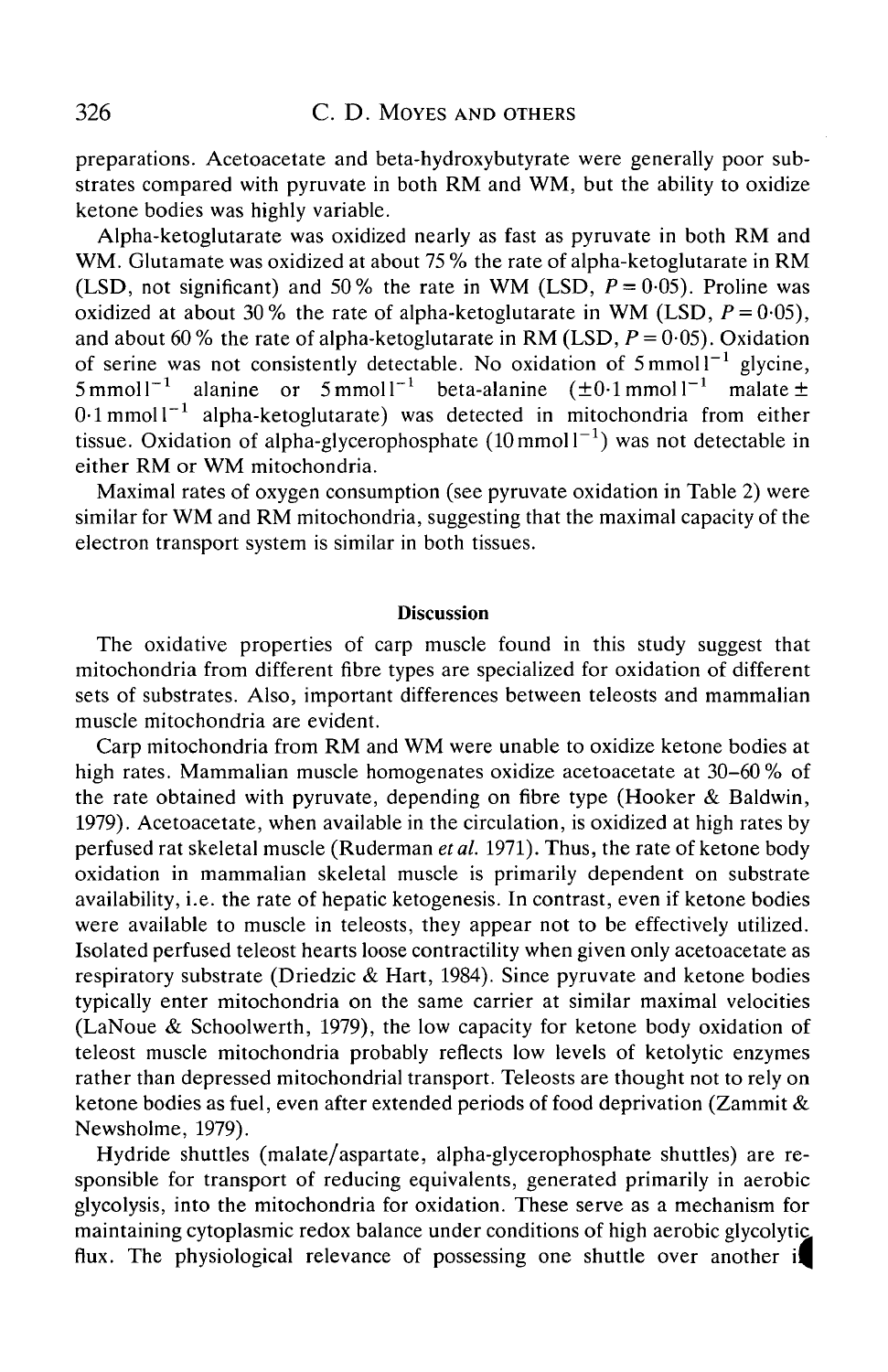vertebrate tissues is not well established. Although mammalian muscles have GPDH activities, it is the enzymes of the malate/aspartate shuttle, not GPDH, which increase in response to endurance training, suggesting this shuttle is most important in mammalian skeletal muscle (Holloszy, 1977; Holloszy & Booth, 1976). In fish, the relative importance of the two shuttles is less clear. White muscle of skipjack tuna is thought to use the alpha-glycerophosphate shuttle, based primarily on high GPDH levels (Guppy *et al.* 1979). In other fish species the levels of GPDH correlate with the activity of the species (tuna  $>$  trout  $>$  eel) (Hochachka *&* Guppy, 1977). Carp RM and WM possess low levels of cytoplasmic GPDH (Table 1) and mitochondria from neither tissue were able to oxidize alphaglycerophosphate at detectable rates (Table 2), suggesting the alpha-glycerophosphate shuttle is not a major hydride shuttle in carp skeletal muscle. Both RM and WM mitochondria oxidize malate and alpha-ketoglutarate at high rates and possess considerable MDH and GOT activities, consistent with an operational malate/aspartate shuttle in this tissue.

When comparing carp RM and WM mitochondria several differences are evident. Despite a greater GDH activity per milligram of mitochondrial protein, WM mitochondria are less able to oxidize glutamate (LSD,  $P = 0.05$ ) and proline (LSD,  $P = 0.05$ ), amino acids which enter the Krebs cycle at alpha-ketoglutarate *via* GDH. Separate transporters are thought to operate for glutamate (glutamate/  $OH^-$ , glutamate/aspartate exchangers) and proline (LaNoue & Schoolwerth, 1979). As alpha-ketoglutarate oxidation is similar in both tissues, it is possible that the lower rates of oxidation of glutamate and proline in WM are the result of limitation at the level of their transporters.

The most profound difference in oxidative properties of WM and RM mitochondria is in their ability to use fatty acids. RM mitochondria are able to use pyruvate and fatty acyl carnitines equally well but in WM the rate of pyruvate oxidation is 1-5- to threefold greater than that of fatty acyl carnitine oxidation. This difference correlates with a lower activity of CPT per milligram of mitochondrial protein in WM (25% that in RM), suggesting that activity of CPT may limit the rate of fatty acid oxidation in this tissue. This preference of WM mitochondria for oxidation of pyruvate over fatty acids is not unique to fish. Rabbit WM, but not RM, mitochondria are less able to oxidize fatty acids than pyruvate, possessing 50% of the CPT per milligram of mitochondrial protein of RM mitochondria (Pande & Blanchaer, 1971).

The differences in mitochondrial properties reflect the differences in metabolic organization of WM and RM. Red and white muscle fibres of rats exhibit similar resting  $V_{\Omega}$ , (Beatty *et al.* 1974; Wardlaw & Kaplan, 1984). If we assume the basal metabolic rates are similar in different fibre types, then the resting rates of ATP production in WM are met aerobically, as in RM. In some fish species, WM is recruited at sustainable swimming speeds *(Pollachius virens,* Johnston & Moon, 1980), although this has not been shown for carp (Johnston *et al.* 1977). furthermore, hypertrophy of WM, as well as RM, follows training at sustainable wimming speeds, implying WM has an aerobic capacity (Johnston  $& Moon,$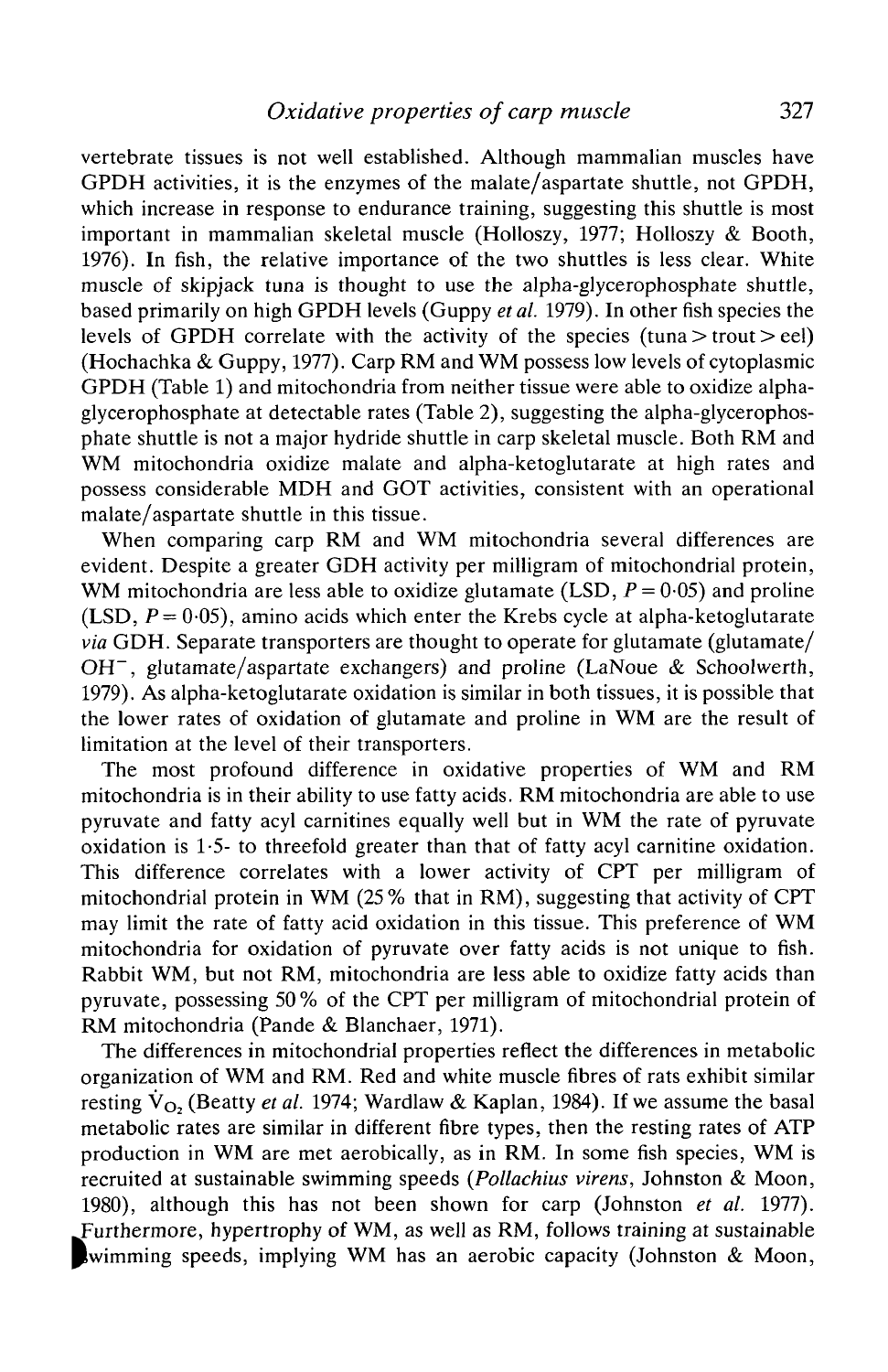# 328 C.D. MOYES AND OTHERS

1980). Endurance training in mammals also leads to an increase in oxidative capacity of red, white and mixed fibre types (Baldwin *et al.* 1972; Jansson & Kaijser, 1977). If WM can function aerobically during rest and recovery, and even during low-intensity exercise, the fuel preference of the WM mitochondria may provide some insights regarding the energy metabolism of this tissue.

Unlike those in RM, WM mitochondria are less able to utilize fatty acyl carnitines than pyruvate, apparently due to lower CPT activities/unit mitochondria (CS or mg mitochondrial protein). This, coupled with the lower levels of triglyceride (rat, Reitman *etal.* 1973; rainbow trout, Robinson & Mead, 1973) and acyl CoA synthetase (Pande & Blanchaer, 1971), suggests that lipid is a poor substrate for WM. Potential pyruvate-generating substrates include endogenous glycogen, exogenous glucose and endogenous and exogenous lactate. Of these potential substrates, glucose and lactate are probably the most significant; oxidation of endogenous glycogen at rest would be detrimental as it is the only substrate available for phosphogen synthesis during burst exercise. Rates of glucose uptake and phosphorylation at rest are similar in different mammalian fibre types (Ferre *et al.* 1985; Challiss *et al.* 1986), indicating that the rates of pyruvate production *via* glycolysis may be similar in both tissues at rest.

Another potential pyruvate-generating substrate is lactate. It is produced under resting conditions (Weber *et al.* 1986) but during burst exercise lactate is produced at high rates and can accumulate to very high levels,  $90$  mmol  $1^{-1}$  in tuna WM (Guppy *et al.* 1979). Fish, particularly those species with high proportions of WM, retain a large fraction of the lactate generated during burst exercise (Turner *et al.* 1983a,*b).* In the flathead sole there is minimal washout of lactate into the blood, yet tissue lactate levels approach resting levels after 12 h of recovery (Turner *et al.* 1983b). It has been suggested that WM lactate is metabolized *in situ* (Wardle, 1978; Milligan & McDonald, 1988) or undergoes a noncirculatory transfer to RM (Wittenberger, 1973) and is used for either gluconeogenesis/glycogenesis or oxidation. Glycogen synthesis from lactate in rat skeletal muscle may be significant in recovery where concentrations of glucose are low and those of lactate high (Shiota *et al.* 1984). There is considerable uncertainty as to the route of gluconeogenesis in skeletal muscle, but it appears to be unlike the liver pathway (see Connett, 1979). Hepatic gluconeogenesis requires pyruvate transport into the mitochondria where pyruvate carboxylase catalyses production of oxaloacetate. Pyruvate carboxylase is absent from mammalian (Crabtree *et al.* 1972) and fish muscle (Johnston & Moon, 1979). Two alternative routes of phosphoenolpyruvate production have been suggested: reversal of pyruvate kinase (Dyson *et al.* 1975; McLane & Holloszy, 1979) and malic enzyme/MDH/phosphoenolpyruvate carboxykinase (Bendall & Taylor, 1970; Connett, 1979). Neither of these processes necessarily involves mitochondrial enzymes, but either pathway would require mitochondrial (i.e. non-glycolytic) ATP to fuel net reversal of glycolytic flux.

The maximal capacity for lactate oxidation by carp WM can be calculated from the mitochondrial rates of pyruvate oxidation (Table 2) and the activity of mitochondrial enzymes (Table 1). The maximal rate of pyruvate oxidation if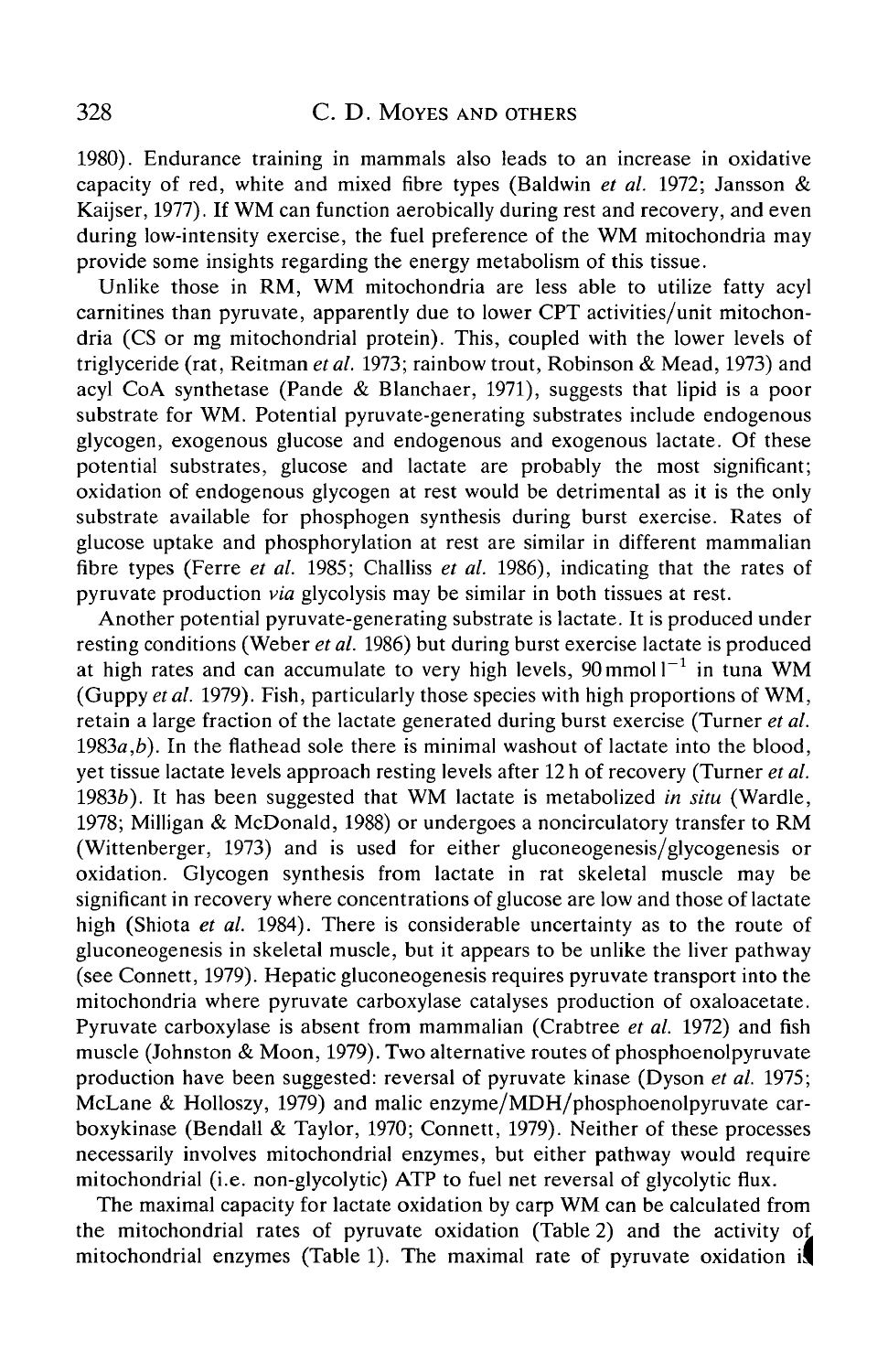approximately 50 nmol O min<sup>-1</sup> mg protein<sup>-1</sup>. This represents 10 nmol pyruvate oxidized min $^{-1}$  mg protein $^{-1}$ , assuming complete oxidation of pyruvate generates reducing equivalents at pyruvate dehydrogenase, isocitrate dehydrogenase, alphaketoglutarate dehydrogenase, succinate dehydrogenase and malate dehydrogenase. Extrapolation to the whole tissue  $(3.5 \text{ units CS g wet mass}^{-1}$  and 1.1 units CS mg mitochondrial protein<sup>-1</sup>) gives a rate of approximately 30 nmol pyruvate oxidized min<sup>-1</sup> g wet mass<sup>-1</sup>. Thus, a lactate load of 20  $\mu$ molg<sup>-1</sup> could be completely oxidized in approximately 10 h, which is about the time required to reduce lactate concentrations to rest levels *in vivo* (e.g. 8-12 h in rainbow trout, Turner *et al.* 1983a; 12 h in flathead sole, Turner *et al.* 19836). Of course, the actual rate of lactate oxidation *in vivo* would depend on several factors including LDH activity, and the rates of pyruvate transport and mitochondrial oxidation.

In conclusion, we have shown that mitochondria from RM and WM differ in oxidative properties as well as relative enzyme levels. Whereas RM appears able to utilize a wide range of fuels (fatty acids, pyruvate, amino acids), WM appears specialized for oxidation of pyruvate, perhaps derived from lactate generated during high-intensity exercise.

We wish to thank Mr Mike Latek for supplying carp. This research was supported by the Natural Sciences and Engineering Research Council of Canada.

#### References

- BALDWIN, K. M., KLINKERFUSS, G. H., TERJUNG, R. L., MOLE, P. A. & HOLLOSZY, J. O. (1972).<br>Respiratory capacity of white, red and intermediate muscle: adaptive response to exercise.<br>Am. J. Physiol. 222, 373-378.
- *BEATTY, C. H., CURTIS, S., YOUNG, M. K. & BOCEK, R. M. (1974). Oxidation of amino acids by* red and white muscle fibre groups. Am. J. Physiol. 227, 268–272.
- BENDALL, J. R. & TAYLOR, A. A. (1970). The Meyerhoff quotient and the synthesis of glycogen from lactate in frog and rabbit muscle. A reinvestigation. *Biochem. J.* **118,** 887-893. BONE, Q. (1966). On the function of the two types of myotomal muscle fiber in elasmobranch
- fish. *J. mar. biol. Ass. U.K.* 46, 321-349. CHALLISS, R. A. J., HAYES, D. J. & RADDA, G. K. (1986). An investigation of arterial
- insufficiency in the rat hindlimb: correlation of skeletal muscle bloodflow and glucose utilization *in vivo. Biochem. J.* **240,** 395-401. CONNETT, R. J. (1979). Glycogenesis from lactate in frog striated muscle. *Am. J. Physiol.* **237,**
- C231-C236. CRABTREE, B., HIGGINS, S. J. & NEWSHOLME, E. A. (1972). The activities of pyruvate
- carboxylase, phophoenolpyruvate carboxykinase and fructose diphosphatase in muscle from vertebrates and invertebrates. *Biochem. J.* 130, 391-396.
- DRIEDZIC, W. R. & HART, T. (1984). Relationship between exogenous fuel availability and performance by teleost and elasmobranch hearts. *J. comp. Physiol.* **154,** 593-599. DREIDZIC, W. R. & HOCHACHKA, P. W. (1978). Metabolism in fish during exercise. In *Fish*
- *Physiology,* vol. VII (ed. W. S. Hoar & D. J. Randall), pp. 503-543. New York: Academic Press.<br>Dyson, R. D., Cardenas, J. M. & Barsorti, R. J. (1975). The reversibility of skeletal muscle
- pyruvate kinase and an assessment of its capacity to support glycogenesis. /. *biol. Chem.* **250,**
- 3316-3321. FERRE, P., LETURQUE, A., BURNOL, A.-E., PENICAUD, L. & GIRARD, J. (1985). A method to quantify glucose utilization *in vivo* in skeletal muscle and white adipose tissue of the anaesthetized rat. *Biochem. J.* **228,** 103-110.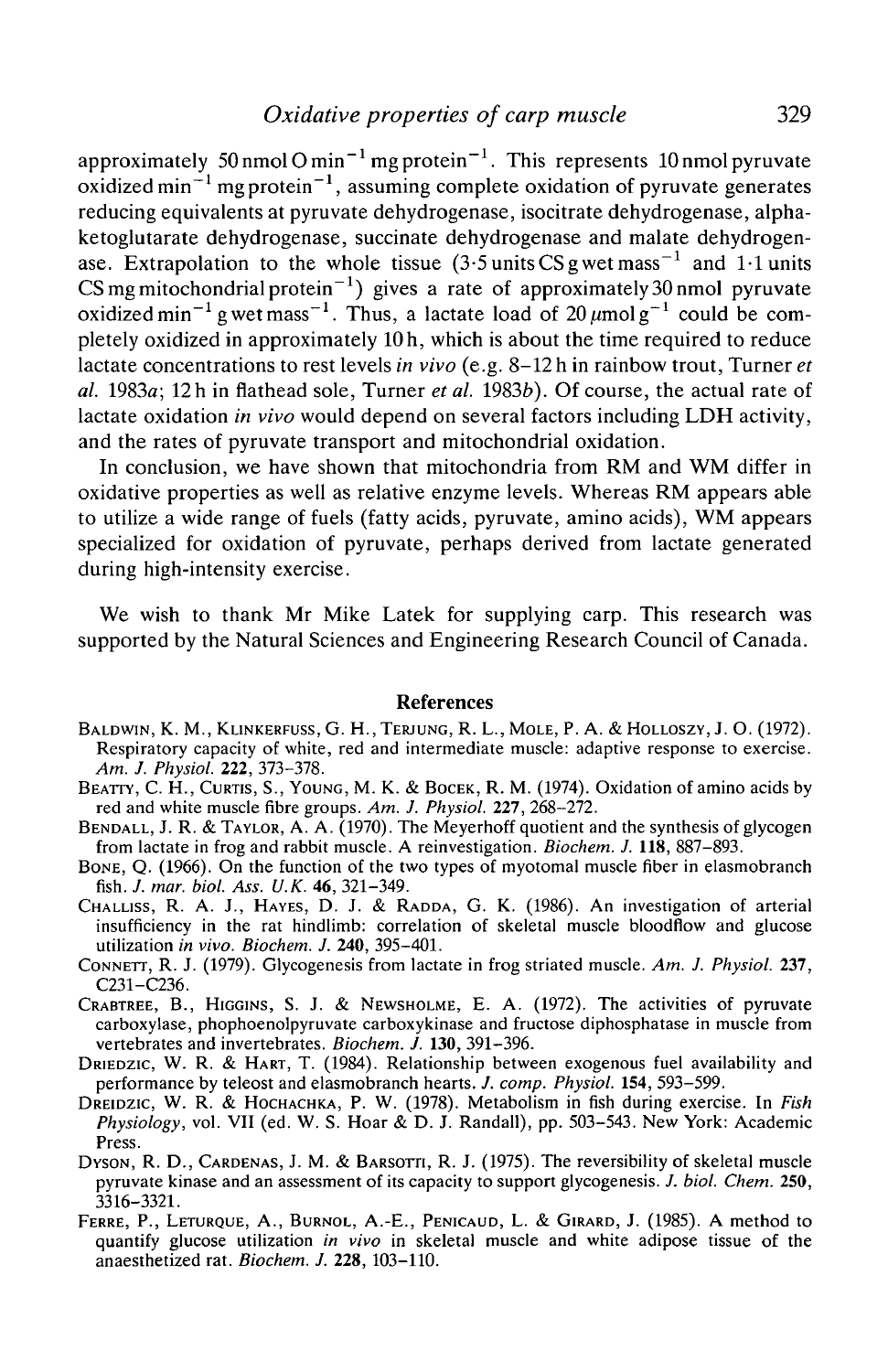- GORNALL, A. G., BARDAWILL, C. J. & DAVID, M. M. (1949). Determination of serum proteins by the biuret reaction. J. biol. Chem. 177, 751–766.
- GUPPY, M., HULBERT, W. C. & HOCHACHKA, P. W. (1979). Metabolic sources of heat and power in tuna muscles. II. Enzyme and metabolite profiles. *J. exp. Biol.* **82**, 303–320.
- HOCHACHKA, P. W. (1987). Limits. How fast and how slow muscle metabolism can go. In *Advances in Myochemistry, Proceedings of the Second Congress of Myochemistry* (ed.
- HOCHACHKA, P. W. & GUPPY, M. (1977). Variation on a theme by Embden, Meyerhof, and Parnas. In *Oxygen and Physiological Function* (ed. F. F. Jobsis), pp. 292-310. Dallas:
- HOLLOSZY, J. O. (1977). Adaptations of muscular tissue to training. In *Exercise and Heart*
- *Disease* (ed. E. H. Sonnenblick & M. Weson), pp. 25–38. New York: Grune & Stratten. HOLLOSZY, J. O. & BOOTH, F. W. (1976). Biochemical adaptation to endurance exercise in muscle. A. Rev. Biochem. **46**, 273–291.
- HOOKER, A. M. & BALDWIN, K. M. (1979). Substrate oxidation specificity in different types of mammalian muscle. Am. J. Physiol. 236, C66-C69.
- JANKOWSKI, H. D. (1968). On the structure and metabolic rate of the skeletal muscle of the eel *(Anguilla vulgaris L.).* In *Quantitative Biology of Metabolism* (ed. A. Locker), pp. 91–94. Berlin: Springer-Verlag.<br>JANSSON, E. & KAIJSER, L. (1977). Muscle adaptation to extreme endurance training in man.<br>*Acta physiol*
- 
- JOHNSTON, I. A., DAVISON, W. & GOLDSPINK, G. (1977). Energy metabolism of carp swimming muscles. *J. comp. Physiol.* **114**, 203-216.
- JOHNSTON, I. A. & MOON, T. W. (1979). Glycolytic and gluconeogenic enzyme activities in the skeletal muscles and liver of a teleost fish (*Pleuronectes platessa*). *Biochem. Soc. Trans.* 7, 661–662.<br>JOHNSTON, I. A. & MOON, T. W. (1980). Endurance exercise training in the fast and slow
- muscles of a teleost fish *(Pollachius virens). J. comp. Physiol.* **135,** 147-156. LANOUE, K. & SCHOOLWERTH, A. C. (1979). Metabolite transport in mitochondria. *A. Rev.*
- *Biochem.* 48, 871–922.<br>MCLANE, J. A. & HOLLOSZY, J. O. (1979). Glycogen synthesis from lactate in the three types of
- skeletal muscle. *J. biol. Chem.* **254,** 6548-6553. MILLIGAN, C. L. & MCDONALD, D. G. (1988). *In vivo* lactate kinetics at rest and during recovery
- from exhaustive exercise in coho salmon *(Oncorhynchus kisutch)* and starry flounder
- *Moyes, C. D., Buck, L. T. & Hochachka, P. W. (1988). Temperature effects on mitochondria* isolated from carp red muscle. *Am. J. Physiol.* 254, R611–R615.
- PANDE, S. V. & BLANCHAER, M. C. (1971). Carbohydrate and fat in energy metabolism of red and white muscle. Am. J. Physiol. 220, 549–553.
- PATTERSON, S. & GOLDSPINK, G. (1972). The fine structure of red and white myotomal muscle fibers of the coalfish *(Gadus virens). Z. Zellforsch. mikrosk. Anat.* **133,** 463-474. RAYNER, M. D. & KEENAN, M. J. (1967). Role of red and white muscles in the swimming of the
- skipjack tuna. *Nature, Lond.* **214,** 392-393. REITMAN, J., BALDWIN, K. M. & HOLLOSZY, J. O. (1973). Intramuscular triglyceride utilization
- by red, white and intermediate skeletal muscle and heart during exhausting exercise. *Soc. exp. Biol. Med.* **142,** 628-631. ROBINSON, J. S. & MEAD, J. F. (1973). Lipid absorption and deposition in rainbow trout *(Salmo*
- *gairdneri*). *Can. J. Biochem.* 51, 1050-1058.<br>RUDERMAN, N. B., HOUGHTON, C. R. S. & HEMS, R. (1971). Evaluation of the isolated rat
- hindquarter for the study of muscle metabolism. *Biochem. J.* **124**, 639–651.<br>SHIOTA, M., GOLDEN, S. & KATZ, J. (1984). Lactate metabolism in the perfused rat hindlimb.
- *Biochem. J.* 222, 281–292.<br>SUAREZ, R. K., BROWN, G. S. & HOCHACHKA, P. W. (1986). Metabolic sources of energy for
- hummingbird flight. *Am. J. Physiol.* 251, R537–R542.<br>TURNER, J. D., WOOD, C. M. & CLARK, D. (1983*a*). Lactate and proton dynamics in the rainbow
- trout *(Salmo gairdneri). J. exp. Biol.* **104,** 247-268. >
- TURNER, J. D., WOOD, C. M. & HOBE, H.  $(1983b)$ . Physiological consequences of sever